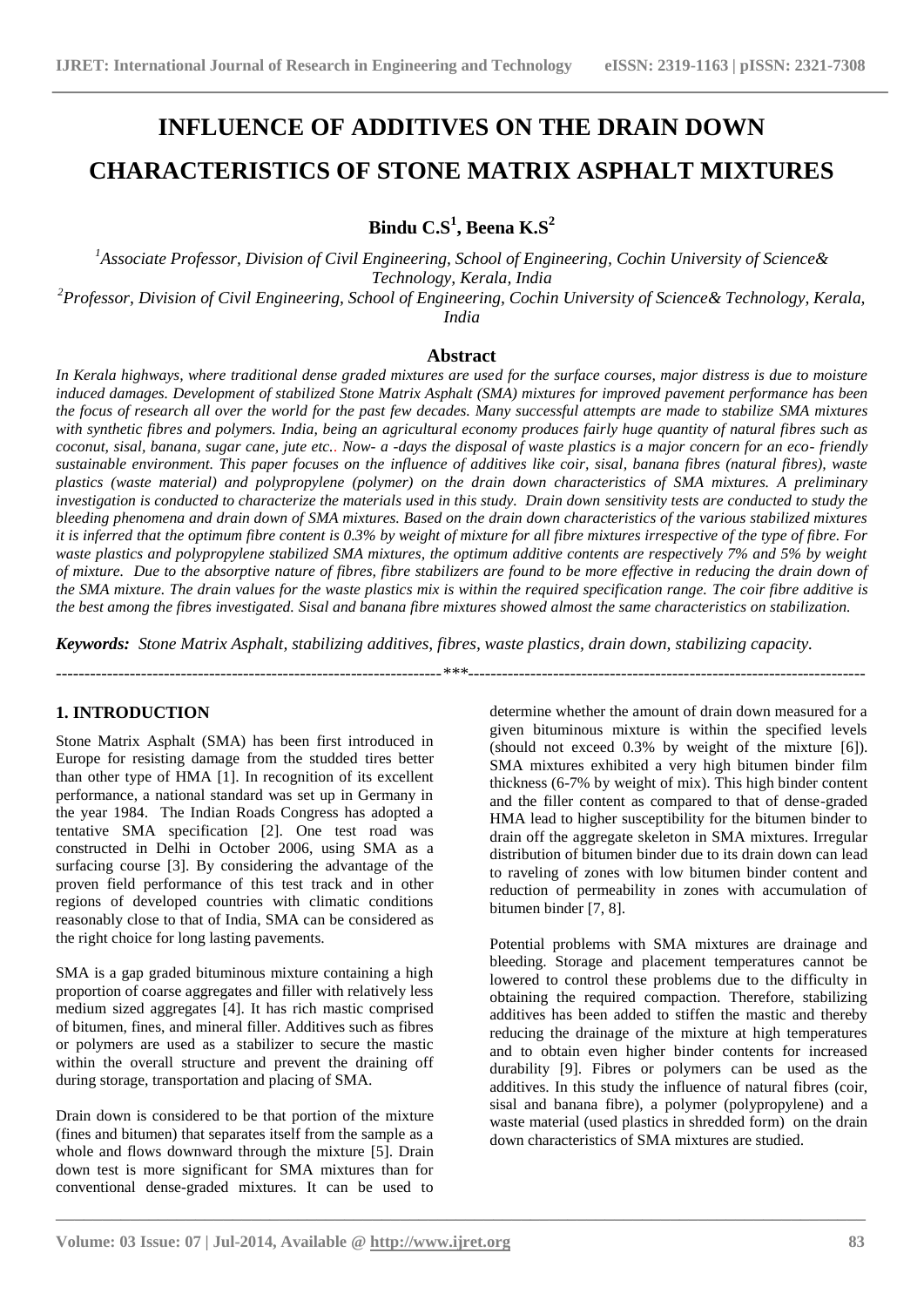## **2. MATERIAL CHARACTERISATION**

Aggregate of sizes 20mm, 10mm and stone dust procured from a local quarry at Kochi, Kerala is used in the present investigation and the physical properties of aggregates are given in Table-1. Ordinary Portland cement from a local market which makes a better bond with aggregate, bitumen and additive is used as the filler material and the physical properties are shown in Table-2. Bitumen of 60/70 penetration grade obtained from Kochi Refineries Limited, Kochi, is used in the preparation of mix samples and the physical properties of bitumen are given in Table- 3.

## **2.1. Stabilizing Additives**

Three natural fibres namely coir, sisal and banana fibre, a polymer, polypropylene and waste plastics in shredded form are used as stabilizing additives for the present study.

|  |  |  | Table -1: Physical properties of aggregates |
|--|--|--|---------------------------------------------|
|--|--|--|---------------------------------------------|

| <b>Property</b>        | Values   | <b>Method of Test</b> |
|------------------------|----------|-----------------------|
|                        | obtained |                       |
| impact<br>Aggregate    | 16       | IS:2386 (IV)          |
| value $(\%)$           |          |                       |
| Los Angeles Abrasion   | 27       | $IS:2386$ (IV)        |
| Value                  |          |                       |
| Combined Flakiness     | 18       | $IS:2386$ (I)         |
| and Elongation Index   |          |                       |
| (% )                   |          |                       |
| <b>Stripping Value</b> | Traces   | 6241:1971<br>IS-      |
|                        |          | (R2003)               |
| Water Absorption (%)   | Ni1      | $IS:2386$ (III)       |
|                        |          |                       |
| Specific gravity       | 2.65     | $IS:2386$ (III)       |

|  | Table -2: Physical properties of cement |
|--|-----------------------------------------|
|--|-----------------------------------------|

| Physical property                            | Values<br>obtained |
|----------------------------------------------|--------------------|
| Specific gravity                             | 3.12               |
| % passing<br>$0.075$ mm<br>sieve (ASTM C117) | 96                 |

| Property                       | Result | Test procedure as |
|--------------------------------|--------|-------------------|
|                                |        | per specification |
| Specific Gravity $(a)$ 27°C    | 1      | IS:1202 - 1978    |
| Softening Point $(^{\circ}C)$  | 50     | $IS:1205 - 1978$  |
| (R&B Method)                   |        |                   |
| Penetration $(a)$ 25°C,0.1     | 64     | $IS:1203 - 1978$  |
| mm 100g, 5 sec                 |        |                   |
| Ductility $\omega$ 27°C (cm)   | 72     | IS:1208 - 1978    |
| Flash Point (°C)               | 240    | $IS:1209 - 1978$  |
| Fire Point $(^{\circ}C)$       | 270    |                   |
| Viscosity at $60 °C$ (Poise)   | 1200   | $IS:1206 - 1978$  |
| Elastic recovery $\omega$ 15°C | 11     | $IRC:$ $SP:53$    |
| (%)                            |        | 2002              |

#### **Table -3**: Physical properties of bitumen

#### **2.1.1 Fibre Stabilizer**

Presently, the production of natural fibres in India is more than 400 million tones [10]. In this study, coir, sisal and banana fibre at different percentages by weight of mixture are used as the stabilizing additives. The photographs of these fibres are shown in Fig.-1. The coir fibres and sisal fibre for the present work had locally procured from Alappuzha, and banana fibre from Banana Research station, Thrissur, Kerala and their properties are given in Table- 4.



**Fig -1**: Coir fibre, Sisal fibre, Banana fibre

### **2.1.2 Polymer Stabilizer**

Polypropylene (Fig-2) manufactured by Reliance Petrochemicals is used for the present study and their physical properties are given in Table-5. The polymer is added at percentages of 1, 3, 5, 7 and 9, by weight of mix to the heated aggregate and thoroughly mixed and heated again so as to have a coating on the aggregate before adding the heated bitumen.



Polypropylene  $\operatorname{Waste}$  plastics

**Fig -2**: Polypropylene and Waste plastics

| <b>Property</b>      | Coir      | <b>Sisal</b> | Banana      |
|----------------------|-----------|--------------|-------------|
|                      | fibre     | fibre        | fibre       |
| Diameter $(\mu m)$   | 100       | 50           | $80 - 250$  |
|                      | 450       | 200          |             |
| Density $(g/cm3)$    | 1.45      | 1.40         | 1.35        |
| Cellulose            | 43        | 67           | 65          |
| content $(\%)$       |           |              |             |
| Lignin content       | 45        | 12           | 5           |
| (% )                 |           |              |             |
| Elastic              | $4-6$     | $9 - 16$     | $8 - 20$    |
| modulus $(GN/m^2)$   |           |              |             |
| Tenacity             | 131       | 568          | 529         |
| (MN/m <sup>2</sup> ) | 175       | 640          | 754         |
| Elongation<br>at     | $15 - 40$ | $3 - 7$      | $1.0 - 1.2$ |
| break $(\%)$         |           |              |             |

### **2.1.3 Waste Plastics as a Stabilizer**

**\_\_\_\_\_\_\_\_\_\_\_\_\_\_\_\_\_\_\_\_\_\_\_\_\_\_\_\_\_\_\_\_\_\_\_\_\_\_\_\_\_\_\_\_\_\_\_\_\_\_\_\_\_\_\_\_\_\_\_\_\_\_\_\_\_\_\_\_\_\_\_\_\_\_\_\_\_\_\_\_\_\_\_\_\_\_\_**

The plastic used were the disposed carry bags, films, cups etc., with a maximum thickness of 60 microns made out of polyethylene, polypropylene and polystyrene. They are cleaned if needed and shredded to small pieces (particle size 2-3 mm) and is shown in Fig- 2. Waste plastics on heating soften at around 130°C and thermo gravimetric analysis has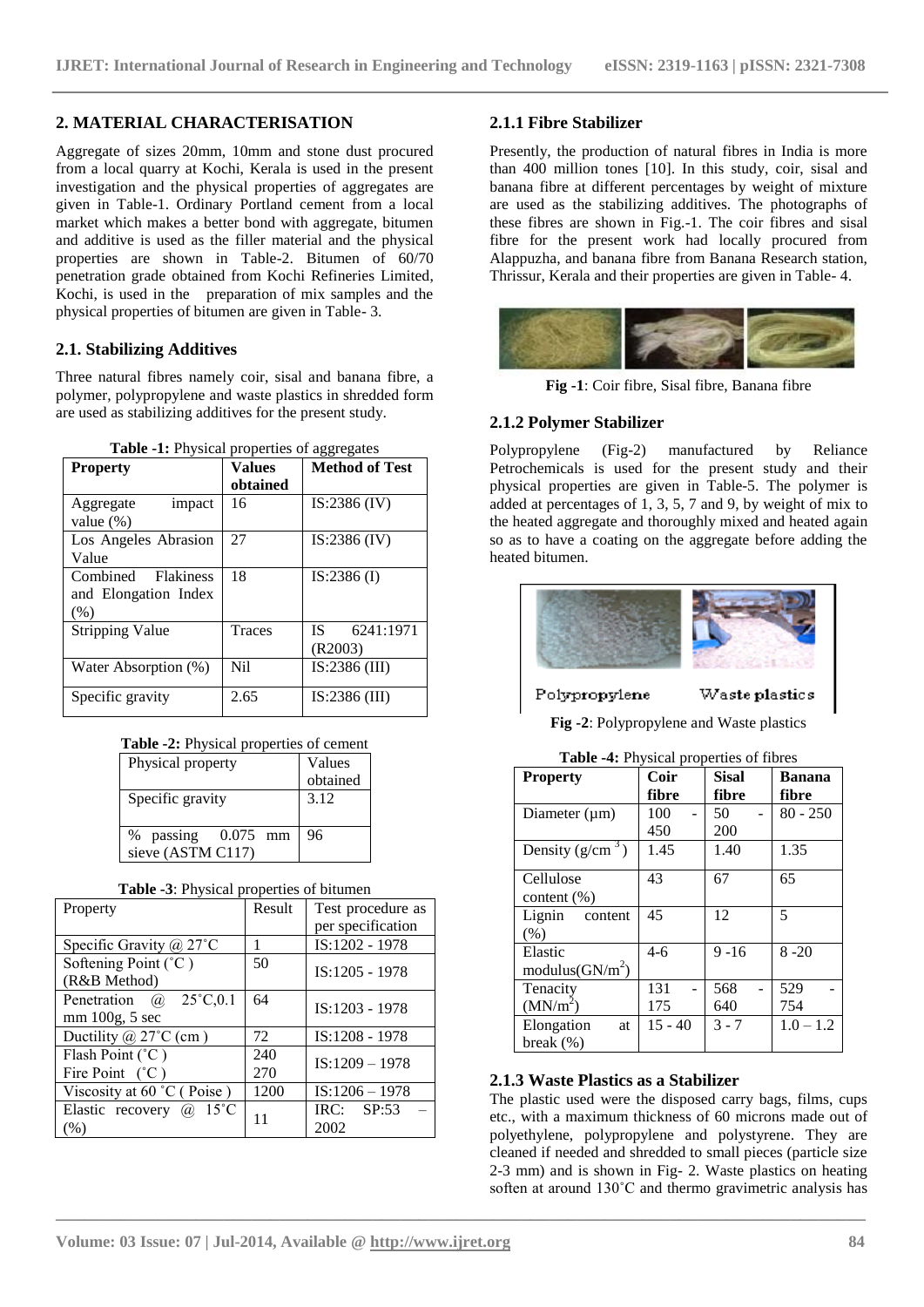shown that there is no gas evolution in the temperature range of 130-180˚C.

| <b>Table -5:</b> Physical properties of polypropylene |                                            |  |  |  |  |
|-------------------------------------------------------|--------------------------------------------|--|--|--|--|
| <b>Physical properties</b>                            | <b>Result obtained</b>                     |  |  |  |  |
|                                                       |                                            |  |  |  |  |
| Expansion<br>Thermal                                  | $14.0\times10^{-5}$                        |  |  |  |  |
| $Coefficient(^{\circ}/C)$                             |                                            |  |  |  |  |
| Melting Temperature(°C)                               | $140 - 160$                                |  |  |  |  |
|                                                       |                                            |  |  |  |  |
| <b>Water Absorption</b>                               | $0.03\%$ after 24 hours                    |  |  |  |  |
|                                                       | immersion                                  |  |  |  |  |
| Chemical Unit                                         | $-CH2$ -CH <sub>2</sub> -CH <sub>3</sub> - |  |  |  |  |
|                                                       |                                            |  |  |  |  |
| Density $(g/cm^3)$                                    | 0.64                                       |  |  |  |  |
|                                                       |                                            |  |  |  |  |
| Thermal<br>Degradation                                | $270 - 300$                                |  |  |  |  |
| $Temp(^{\circ}C)$                                     |                                            |  |  |  |  |
| Ignition Temperature(°C)                              | > 700                                      |  |  |  |  |
|                                                       |                                            |  |  |  |  |

The aggregate is heated to 170˚C and the shredded plastics waste is added, it gets softened and coated over the aggregate. Immediately the hot Bitumen (160˚C) is added with constant mixing to give a uniform distribution. As the polymer and the bitumen are in the molten state they get mixed and the blend is formed at the surface of aggregate [11]. The physical properties of plastic coated aggregates are given in Table- 6.

**Table-6:** Physical properties of plastic coated aggregates

| <b>Property</b>            | <b>Plastic</b><br><b>Aggregate</b> |            |   | Coated |
|----------------------------|------------------------------------|------------|---|--------|
| Impact value $(\%)$        | 14                                 |            |   |        |
| Abrasion value (%)         | 24                                 |            |   |        |
| Stripping value (%)        |                                    | After(hrs) |   |        |
|                            | 2<br>72<br>96<br>24                |            |   |        |
|                            | $\theta$                           | $\theta$   | 0 | 0      |
| Water Absorption Value (%) | N <sub>i</sub>                     |            |   |        |

From Table-6, it is evident that the plastic coating over the aggregates enhances the toughness and hardness of aggregate. The stripping and water absorption value is found to be nil showing its better adhesion with bitumen.

## **3. GRADATION OF AGGREGATES**

The sieve analysis, blending and the specified limits of the SMA mixture are given in Table 7 as per NCHRP, TRB[12].

**Table -7:** Gradation of aggregates and their blends for SMA mixture

| <b>Sieve</b><br>size<br>(mm) |                 |                 | <b>Percentage passing</b>   | <b>Adopted</b>       | Specified                                  |                                 |
|------------------------------|-----------------|-----------------|-----------------------------|----------------------|--------------------------------------------|---------------------------------|
|                              | 20<br>mm<br>(A) | 10<br>mm<br>(B) | <b>Stone</b><br>dust<br>(C) | <b>Cement</b><br>(D) | <b>Grading</b><br>A: B: C: D<br>50:30:11:9 | <b>Grading</b><br>NCHRP,<br>TRB |
| 25.0                         | 100             | 100             | 100                         | 100                  | 100                                        | 100                             |
| 19.0                         | 98              | 100             | 100                         | 100                  | 99                                         | $90 - 100$                      |
| 12.5                         | 20              | 100             | 100                         | 100                  | 60                                         | $50 - 74$                       |
| 9.50                         | 4               | 58              | 100                         | 100                  | 39                                         | $25 - 60$                       |
| 4.75                         | $\theta$        | 6               | 100                         | 100                  | 22                                         | $20 - 28$                       |
| 2.36                         | $\theta$        | 0               | 92                          | 100                  | 19                                         | $16 - 24$                       |
| 1.18                         | $\theta$        | $\theta$        | 77                          | 100                  | 17                                         | $13 - 21$                       |
| 0.6                          | 0               | $\theta$        | 64                          | 100                  | 16                                         | $12 - 18$                       |
| 0.3                          | $\Omega$        | $\Omega$        | 45                          | 100                  | 14                                         | $12 - 15$                       |
| 0.075                        | $\theta$        | $\Omega$        | 6                           | 96                   | 9                                          | $8 - 10$                        |

## **4. MIX DESIGN**

For the proposed design mix gradation, four specimens are prepared for each bitumen content within the range of 5.5 – 7.5% at increments of 0.5 percent, in accordance with ASTM D 1559 using 50 blows/face compaction standards. All bitumen content shall be in percentage by weight of the total mix. As soon as the freshly compacted specimens have cooled to room temperature, the bulk specific gravity of each test specimen shall be determined in accordance with ASTM D 2726[13]. The stability and flow value of each test specimen shall then be determined in accordance with ASTM D 1559. After the completion of the stability and flow test, specific gravity and voids analysis shall be carried out to determine the percentage air voids in mineral aggregate and the percentage air voids in the compacted mix and voids filled with bitumen. Values which are obviously erratic shall be discarded before averaging. Where two or more specimens in any group of four are so rejected, four more specimens are prepared and tested.

The average values of bulk specific gravity, stability, flow, VA, VMA and VFB obtained above are plotted separately against the bitumen content and a smooth curve drawn through the plotted values. Average of the binder content corresponding to VMA of 17 % and an air void of 4% are considered as the optimum binder content [14]. Stability and Flow values at the optimum bitumen content are then found from the plotted smooth curves The optimum bitumen content (OBC) for the SMA mixture is determined and is found to be 6.42 % (by wt. of total mix). The SMA mixture without additives is considered as the control mixture for the drain down test.

## **5. DRAIN DOWN TEST**

**\_\_\_\_\_\_\_\_\_\_\_\_\_\_\_\_\_\_\_\_\_\_\_\_\_\_\_\_\_\_\_\_\_\_\_\_\_\_\_\_\_\_\_\_\_\_\_\_\_\_\_\_\_\_\_\_\_\_\_\_\_\_\_\_\_\_\_\_\_\_\_\_\_\_\_\_\_\_\_\_\_\_\_\_\_\_\_**

The test developed by AASHTO T305 covers the determination of the amount of drain down in an uncompacted bituminous mixture at the optimum binder content when the sample is held at elevated temperatures comparable to those encountered during the production, storage, transport, and placement of the mixture. The samples of the SMA loose mixtures are placed in a wire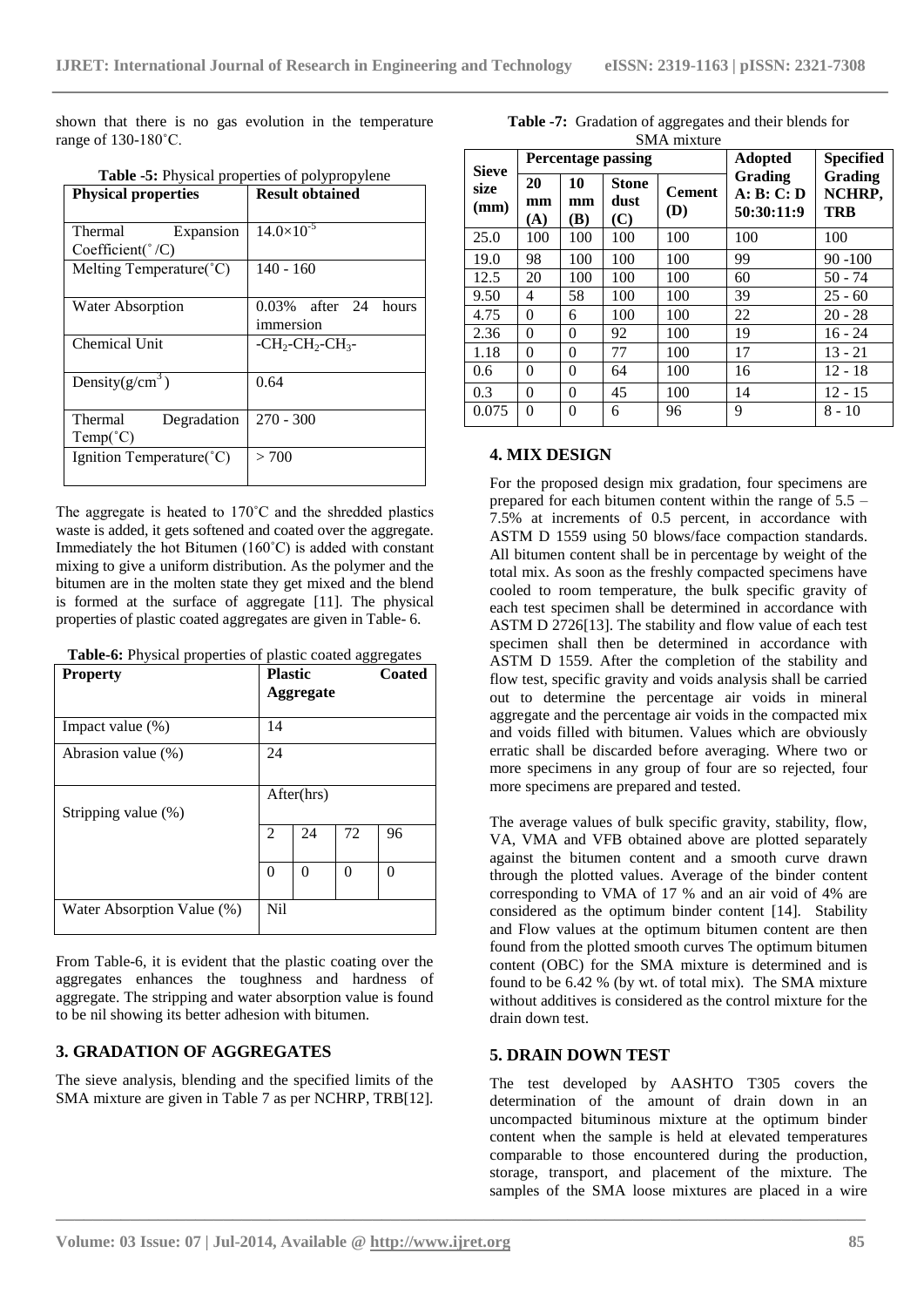basket fabricated using standard 6.3mm sieve cloth. Wire basket and its dimensions are given in Fig- 3 and Fig- 4.

A total of twenty two loose SMA samples are tested with triplicate samples for each design mix of SMA, stabilized with each additive and also without additive. The mass of loose SMA mixture sample and the initial mass of the pan is determined to the nearest 0.1g. The loose SMA sample is then transferred and placed into the wire basket without consolidating or disturbing it. The basket is placed on the pan and the assembly is placed in the oven (175˚ C) for 1hour. After the sample has been in the oven for 1 hour, the basket and the pan is removed and the final mass of the pan is determined and recorded to the nearest 0.1 g. The Drain down of the mixture can be calculated as follows,

Drain down  $(\%)=(C-B) 100/A$ 

 $A = Weight of initial total sample (g), B = Weight of initial$ pan (g) and  $C = Weight$  of final pan (g)

The drain down at the optimum bitumen content for each percentage of additive content are determined and reported in Table-8 & 9.

## **6. RESULTS AND DISCUSSIONS**

Results of drain down at various percentages of additive contents are given in Chart- 1 and Chart- 2. From Table 8 and 9, it can be observed that all additives provide significant stabilization to the mixture as compared to the control mixture. Drain down of the control mixture is 6.5% which is beyond the specified limits  $(< 0.3\%)$ . It is evident that in all stabilized SMA mixtures, the values of drain down decreases considerably with increase in additive content and reaches the acceptable limit at 0.2 % fibre content and 5% WP and PP content. This indicates that in all mixtures, each additive is performing its function as a stabilizing additive. The potential effects of the inclusion of additives in SMA mixtures are therefore beneficial in preventing the bleeding phenomenon and the drain down of this gap graded SMA mix having rich binder content. Either fibre or polymer additive can be effectively utilized as the stabilizing agent. Fibre stabilizers are found to be more effective in reducing the drain down than polymer stabilizers due to the absorptive nature of fibres. Among the fibre stabilized mixtures, SMA mixture with coir fibre shows the 0% drain down at 0.3% fibre content.



**Fig -3**: Drain down test apparatus



**Fig -4**: Dimensions of wire basket

**Table- 8:** Drain down values for different fibre percentages

| $\frac{0}{0}$ | Drain down $(\% )$ |              |               |
|---------------|--------------------|--------------|---------------|
| <b>Fibre</b>  | Coir               | <b>Sisal</b> | <b>Banana</b> |
| 0             | 6.497              | 6.497        | 6.497         |
| 0.1           | 1.887              | 2.347        | 2.584         |
| 0.2           | 0.083              | 0.114        | 0.116         |
| 0.3           |                    | 0.012        | 0.014         |
| 0.4           |                    |              | 0.003         |

| <b>Table -9:</b> Drain down values for different percentages of PP |  |        |  |  |
|--------------------------------------------------------------------|--|--------|--|--|
|                                                                    |  | and WP |  |  |

| $\frac{0}{0}$   | Drain down $(\% )$ |                       |  |
|-----------------|--------------------|-----------------------|--|
| <b>Additive</b> | Polypropylene      | <b>Waste plastics</b> |  |
|                 | 6.497              | 6.497                 |  |
|                 | 2.402              | 2.61                  |  |
| 3               | 1.497              | 1.489                 |  |
| 5               | 0.146              | 0.128                 |  |
|                 | 0.018              | 0.017                 |  |
|                 | 0.004              | 0.002                 |  |

**\_\_\_\_\_\_\_\_\_\_\_\_\_\_\_\_\_\_\_\_\_\_\_\_\_\_\_\_\_\_\_\_\_\_\_\_\_\_\_\_\_\_\_\_\_\_\_\_\_\_\_\_\_\_\_\_\_\_\_\_\_\_\_\_\_\_\_\_\_\_\_\_\_\_\_\_\_\_\_\_\_\_\_\_\_\_\_**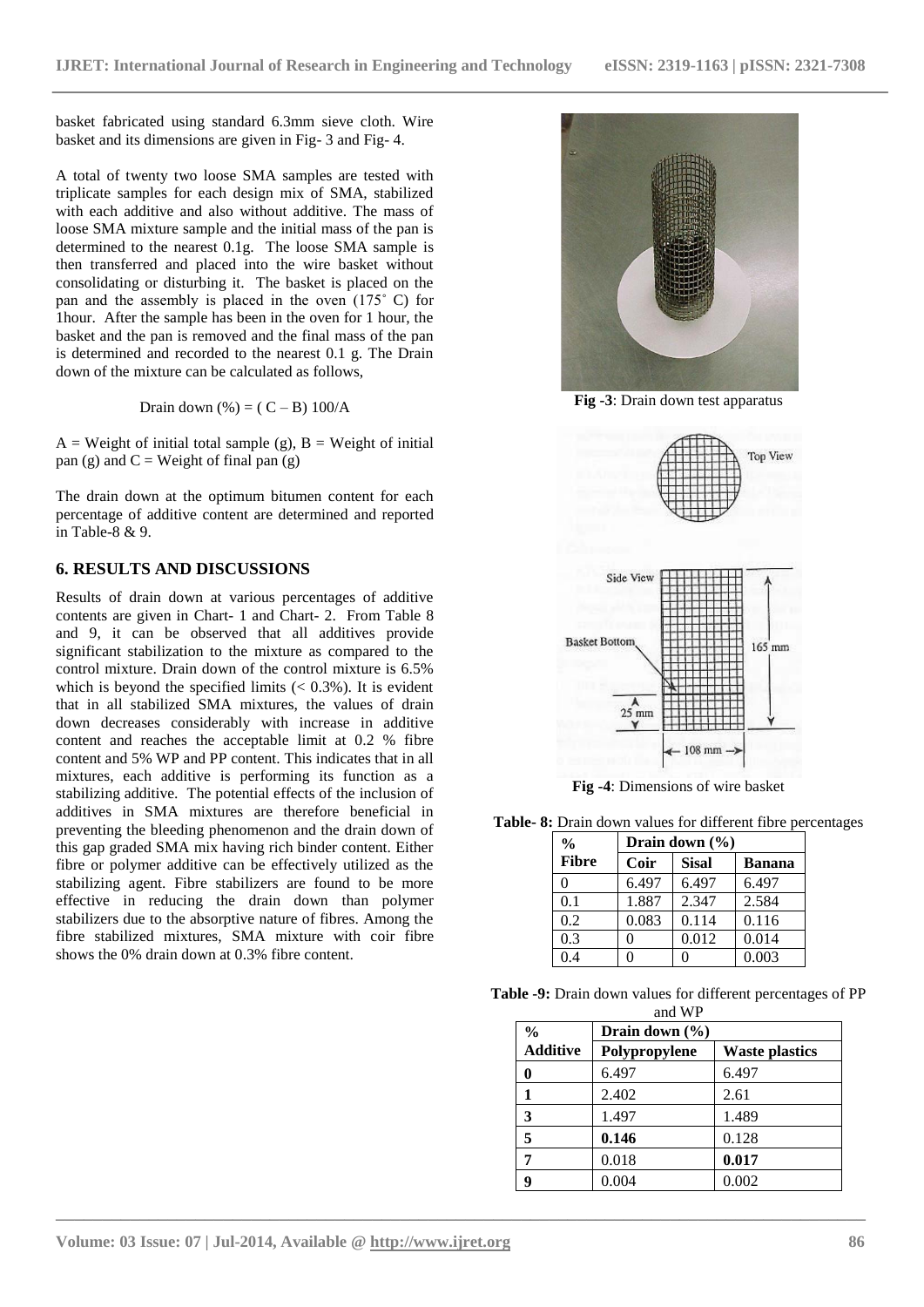

**Fibre (%)**

**Chart -1**: Variation of drain down with different fibre percentages



**Chart -2**: Variation of drain down with different percentages of WP and PP

## **6.1 Stabilizing Capacities of Different Additives**

There are some differences in the performance of each additive at binder contents greater than the optimum binder content. Drain down is also tested at binder contents exceeding the optimum binder content to determine the stabilizing capacity of each additive. Binder contents of each SMA mixes are varied from 6.5% (by weight of mixture) at an increment of 1.0% until a drain down of 0.3% is observed. The stabilizing capacity of each additive is determined as the binder content at which the drain down reached 0.3%. The drain down results at varying binder contents are given in chart-3 and the stabilizing capacities of various additives are given in Table 10. It is evident that the fibre stabilized mixtures have higher stabilizing capacity than the mixes with WP and PP. All the stabilized SMA mixtures have 0.3% drain down above 10% binder content. The coir fibre had the highest stabilizing capacity of 16%.

The higher stabilizing effect of fibres can be attributed to the absorptive nature of the fibres compared to the polymers. The fibers firmly bind the aggregate particles inside the matrix and prevent them of movement, which makes the mix stiffer. SMA with waste plastics reached the drain down limit at 11% binder content. The waste plastics and polypropylene have almost similar stabilizing capacities.



**Chart -3**: Drain down results at varying binder contents

| <b>Table-10</b> Stabilizing capacities of various additives |  |  |
|-------------------------------------------------------------|--|--|
|                                                             |  |  |

| Additive             | <b>Stabilizing Capacity (%)</b> |
|----------------------|---------------------------------|
| Coir                 | 15.9                            |
| <b>Sisal</b>         | 14.7                            |
| Banana               | 14                              |
| Polypropylene        | 10.8                            |
| <b>Waste plastic</b> | 11                              |

## **7. CONCLUSIONS**

**\_\_\_\_\_\_\_\_\_\_\_\_\_\_\_\_\_\_\_\_\_\_\_\_\_\_\_\_\_\_\_\_\_\_\_\_\_\_\_\_\_\_\_\_\_\_\_\_\_\_\_\_\_\_\_\_\_\_\_\_\_\_\_\_\_\_\_\_\_\_\_\_\_\_\_\_\_\_\_\_\_\_\_\_\_\_\_**

From the drain down study of the SMA mixtures, it can be concluded that all the five additives used in the stone matrix asphalt for the present investigation act as effective stabilizing agents. The role of additive is to stiffen the mastic and thereby reducing the drainage of the mixture at high temperatures during storage, transportation, placement and compaction of SMA mixtures. Due to the gap graded gradation and rich binder content in SMA, the control mixture is subjected to heavy drain down. This strongly supports the need of the additive in SMA mixtures. The coir fibre which has a higher stabilizing capacity as compared to other additives is found to be more effective than the others. From the studies it can be concluded that the natural fibres and the waste plastics can replace the imported synthetic fibres and the expensive polymers in Stone Matrix Asphalt.